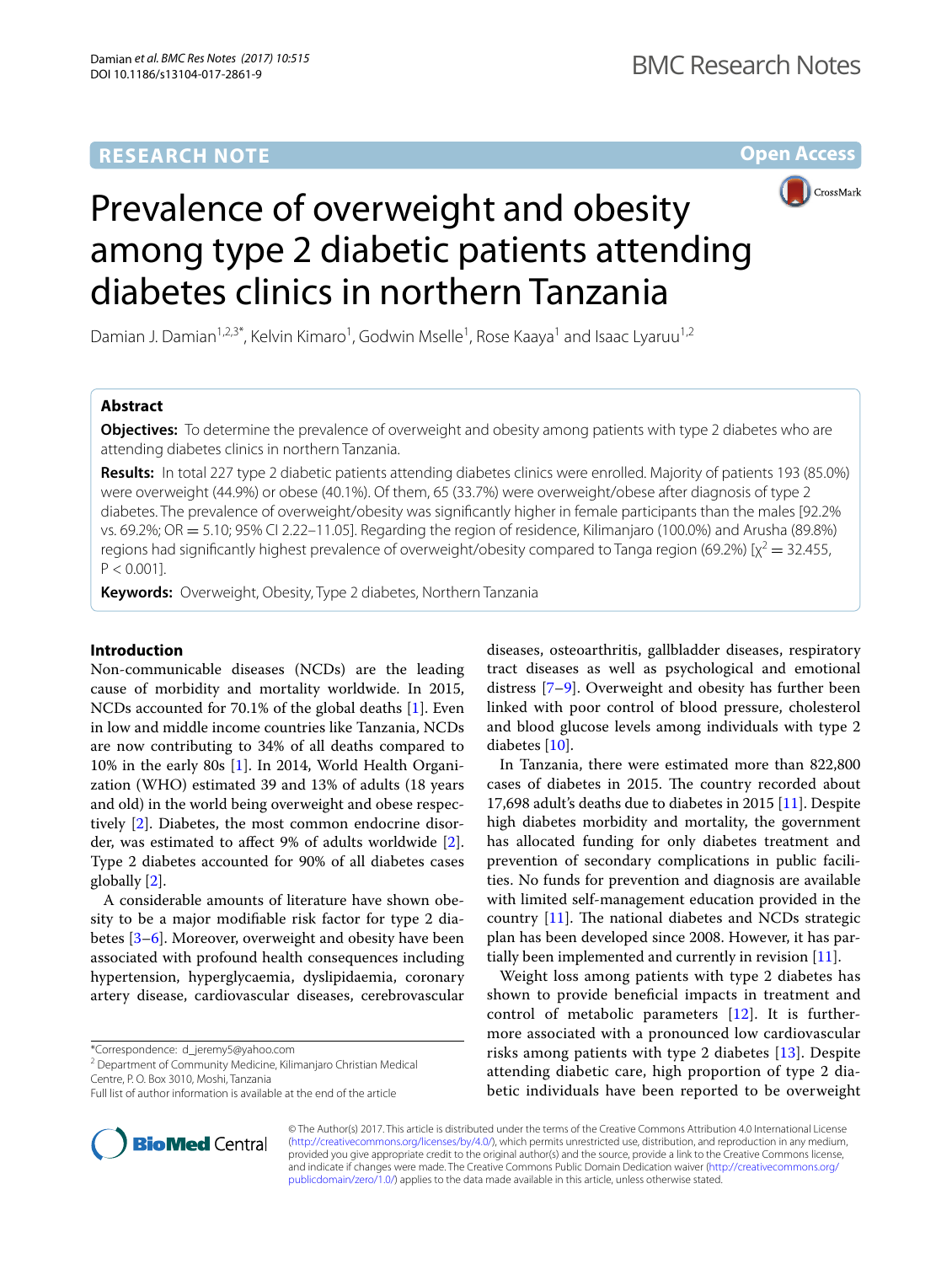or obese in different settings  $[14–17]$  $[14–17]$  $[14–17]$ . This increases risk of cardiovascular and microvascular diseases and mortality among type 2 diabetic individuals. In Tanzania, most of these patients after diagnosis are referred and attended in the districts, regional and tertiary care facilities whereby there is specialised diabetic care clinics. This is due to limited capacity of the primary care facilities in managing chronic diseases in the country. There is limited information on the prevalence of overweight and obese in people with type 2 diabetes who are attending specialized diabetic care clinics in northern Tanzania.

## **Main text**

## **Study design and site**

This was a facility based cross-sectional study conducted from February 2014 to July 2015 in three regions (Kilimanjaro, Arusha and Tanga) of the northern Tanzania. According to 2012 Tanzania population and housing census [\[18](#page-4-12)]; Kilimanjaro region has a population of 1,640,087, Arusha 1,694,310 and Tanga 2,045,205 people respectively. In these settings, facilities ofering specialized diabetic care are Bombo hospital, Mt. Meru hospital and Kilimanjaro Christian Medical Centre (KCMC) in Tanga, Arusha and Kilimanjaro region respectively. KCMC is a referral hospital located in the slopes of snow-capped Mt. Kilimanjaro. It has been established by the Good Samaritan Foundation (GSF) since 1971 to serve people in the northern Tanzania. Bombo is a regional referral hospital located in Tanga municipal. It is a government facility serving people from within Tanga region. Mt. Meru is a regional referral hospital located in the foothills of Mt. Meru in Arusha municipality. It was established in 1926 and owned by the government to serve people from Arusha region.

## **Study population and enrolment procedures**

All patients with type 2 diabetes who attended outpatient diabetes clinics during study period were invited to participate. In this study, patients who were pregnant or lactating mothers were excluded. Patients meeting inclusion criteria and signed informed consent were enrolled. Data collection methods included face-to-face interviews with questionnaires and anthropometric measurements taking by the trained research assistants. Using closedand open-ended questions, senior research scientists and medical student's year 5 participated in the face-to-face interviews with type 2 diabetic patients. Questions on socio-demographic, economic, clinical and diagnostic characteristics were asked during the face-to-face interviews. Furthermore, information relating body mass index (BMI) at diagnosis were extracted from patient's fles.

## **Measures**

Anthropometric measurements (i.e. weight and height) were conducted following standardized procedures. One trained nurse and two medical students (year 5), conducted both anthropometric measurements in all regions. Body weight was measured when a patient was standing, wearing light clothes and without shoes using a digital scale (Seca, CA, USA). Height was measured when a patient was standing using a stadiometer. BMI was calculated as weight (kilograms) divided by height (metres) squared  $(kg/m^2)$  and categorized as underweight (<  $18.5 \text{ kg/m}^2$ ), normal ( $18.5-24.9 \text{ kg/m}^2$ ), overweight  $(25-29.9 \text{ kg/m}^2)$  and obese ( $\geq 30 \text{ kg/m}^2$ ).

## **Statistical analysis**

Data entry, cleaning and analysis were done using Statistical Package for Social Science version 23.0 (SPSS, Chicago, IL, USA). Numerical data were summarized using measures of central tendency with their respective measures of dispersions. Frequency and percentages were used to summarize categorical data. *Chi square* test  $(x^2)$  was used to determine differences in prevalence of obesity and overweight by socio-demographic characteristics. Bivariate logistic regression analysis was used to determine patient's characteristics predicting overweight/obesity among study population. Odds ratio (OR) with their corresponding 95% confidence intervals (CIs) were used to determine the strengths of association in a bivariate analysis. P value < 0.05 was considered statistically signifcant.

#### **Results**

## **Background characteristics of the participants** *Socio‑demographic and economic characteristics of respondents*

A total of 227 type 2 diabetic patients attending specialised diabetes clinics in northern Tanzania were enrolled in this study, giving a response rate of 100%. The mean  $(\pm S_D)$  age of respondents at enrolment was 56  $(\pm 11.9)$ years. Slightly more than two-thirds of participants 154 (67.8%) were males. More than one-third of the patients (40.1%) were enrolled from Tanga; Kilimanjaro (33.9%) and Arusha (26.0%) region respectively. Most of the study participants were living in urban setting 141 (62.1%); with primary education 144 (63.4); engaged in unsalaried occupations 168 (74.0%) and unemployed 114 (50.2%). Table [1](#page-2-0) shows the socio-demographic and economic characteristics of respondents.

## *Clinical and diagnostic characteristics of the study participants*

The reported duration since lastly diagnosed with overweight/obesity ranged from 3 months to 33 years with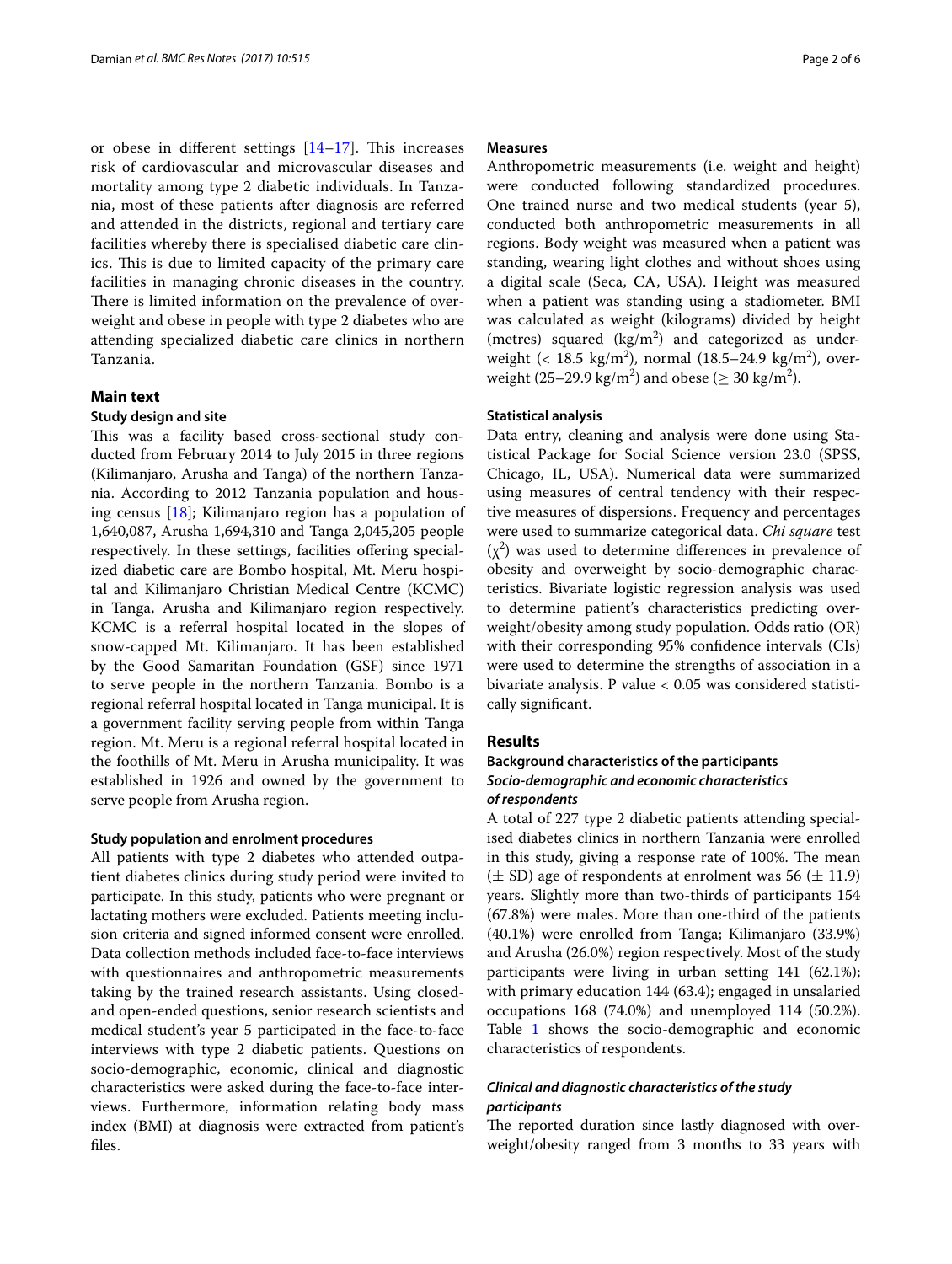<span id="page-2-0"></span>**Table 1 Socio-demographic and economic characteristics of respondents (n = 227)**

| <b>Characteristics</b>        | n (%)         |
|-------------------------------|---------------|
| Age (years)                   |               |
| < 40                          | 20 (8.8)      |
| $41 - 60$                     | 129 (56.8)    |
| $61 - 80$                     | 74 (32.6)     |
| $81 +$                        | 4(1.8)        |
| Mean $\pm$ SD                 | $56 \pm 11.9$ |
| Gender                        |               |
| Male                          | 73 (32.2)     |
| Female                        | 154 (67.8)    |
| Region of residence           |               |
| Tanga                         | 91(40.1)      |
| Kilimanjaro                   | 77 (33.9)     |
| Arusha                        | 59 (26.0)     |
| Setting of residence          |               |
| Urban                         | 141 (62.1)    |
| Rural                         | 86 (37.9)     |
| Level education               |               |
| No formal education           | 30(13.2)      |
| Primary education             | 144 (63.4)    |
| Secondary education and above | 53 (23.4)     |
| Source of income              |               |
| None                          | 19(8.0)       |
| Full time employment          | 28 (12.4)     |
| Part-time employment          | 30 (13.3)     |
| Self-fund retiree             | 16(7.1)       |
| Pension                       | 22 (9.7)      |
| Livestock keeping/agriculture | 54 (23.9)     |
| Dependent                     | 58 (25.7)     |

median duration of 1 year. Most of respondents (62.9%) were diagnosed to be overweight/obese within 2 years prior recruitment to this study. The median reported duration since diagnosed with type 2 diabetes was 5 years ranging from 1 to 37 years. Almost one-third of the study participants (32.7%) were diagnosed with type 2 diabetes within 2 years prior to enrolment in this study. More than half of the study participants (57.2%) were overweight or obese at diagnosis of type 2 diabetes. Table [2](#page-3-0) shows the clinical and diagnostic characteristics of the study participants.

## **Prevalence of overweight and obesity among study participants**

In this study, the prevalence of overweight and obesity among type 2 diabetic patients attending diabetic clinics was  $85.0\%$  (n = 193). Of them, 44.9% were overweight and 40.1% were obese respectively. Additional fle [1:](#page-4-13) Figure S1 depicts the prevalence of overweight and obesity among the study participants.

## **Prevalence of overweight/obesity by socio‑demographic characteristics**

Table [3](#page-3-1) shows the prevalence of overweight or obesity among type 2 diabetic patients attending specialized diabetic clinics by socio-demographic characteristics. Gender and region of residence were signifcantly associated with prevalence of overweight/obesity among study participants i.e. ( $\chi^2 = 19.417$ ,  $P < 0.001$ ) and ( $\chi^2 = 32.455$ ,  $P < 0.001$ ) respectively.

High prevalence of overweight or obesity were observed in female participants as compared to their male's counterparts i.e. 92.2% vs. 69.9%. The results of bivariate logistic regression analysis showed females had fvefold increase in odds of being overweight/obese compared to males  $[OR = 5.10; 95\% CI 2.22-11.15]$ . Regarding the place of residence, all patients residing in Kilimanjaro region were overweight or obese. Furthermore, high proportion of patients residing in Arusha region (89.8%) were overweight or obese as compared to those living in Tanga region (69.2%). Patients living in Arusha had almost 4 times higher odds of being overweight/obese compared to those living in Tanga  $[OR = 3.93; 95\% CI 1.44-12.39].$ 

Notably, the prevalence of overweight or obesity were marginally signifcantly diferent according to occupation and age of participants i.e. ( $\chi^2 = 5.313$ , P = 0.070) and ( $\chi^2$  = 7.194, P = 0.062) respectively. Slightly vast majority of patients who were employed (91.4%) and selfemployed (88.9%) were overweight or obese as compared to those who were unemployed (79.3%). Data shows being employed or self-employed had twofold increase in odds of being overweight/obese in this setting i.e.  $[OR = 2.77;$ 95% CI 0.95–9.78] and [OR = 2.09; 95% CI 0.76–6.64] respectively. Furthermore, the prevalence of overweight or obese was highest in patients aged 41–60 years (89.1%) and those  $\leq$  40 years (85.0%) comparing to those older than 60 years (76.9%). Patients  $\leq 40$  years had 70% higher odds of being overweight or obese compared to those older than 60 years [OR = 1.7; 95% CI 0.42–10.01]. Those aged 41–60 years, had twofold increase in odds of being overweight or obese compared to those who were older than 60 years  $[OR = 2.46; 95\% \text{ CI} 1.07 - 5.74].$ 

However, the prevalence of overweight or obesity was not statistically signifcant according to the level of education and place of residence i.e.  $P = 0.250$  and  $P = 0.417$ respectively.

## **Discussion**

This study aimed to determine the prevalence of overweight and obesity among patients with type 2 diabetes who were attending specialised diabetic care clinics in Tanga, Arusha and Kilimanjaro regions, northern Tanzania. Generally, the study observed high prevalence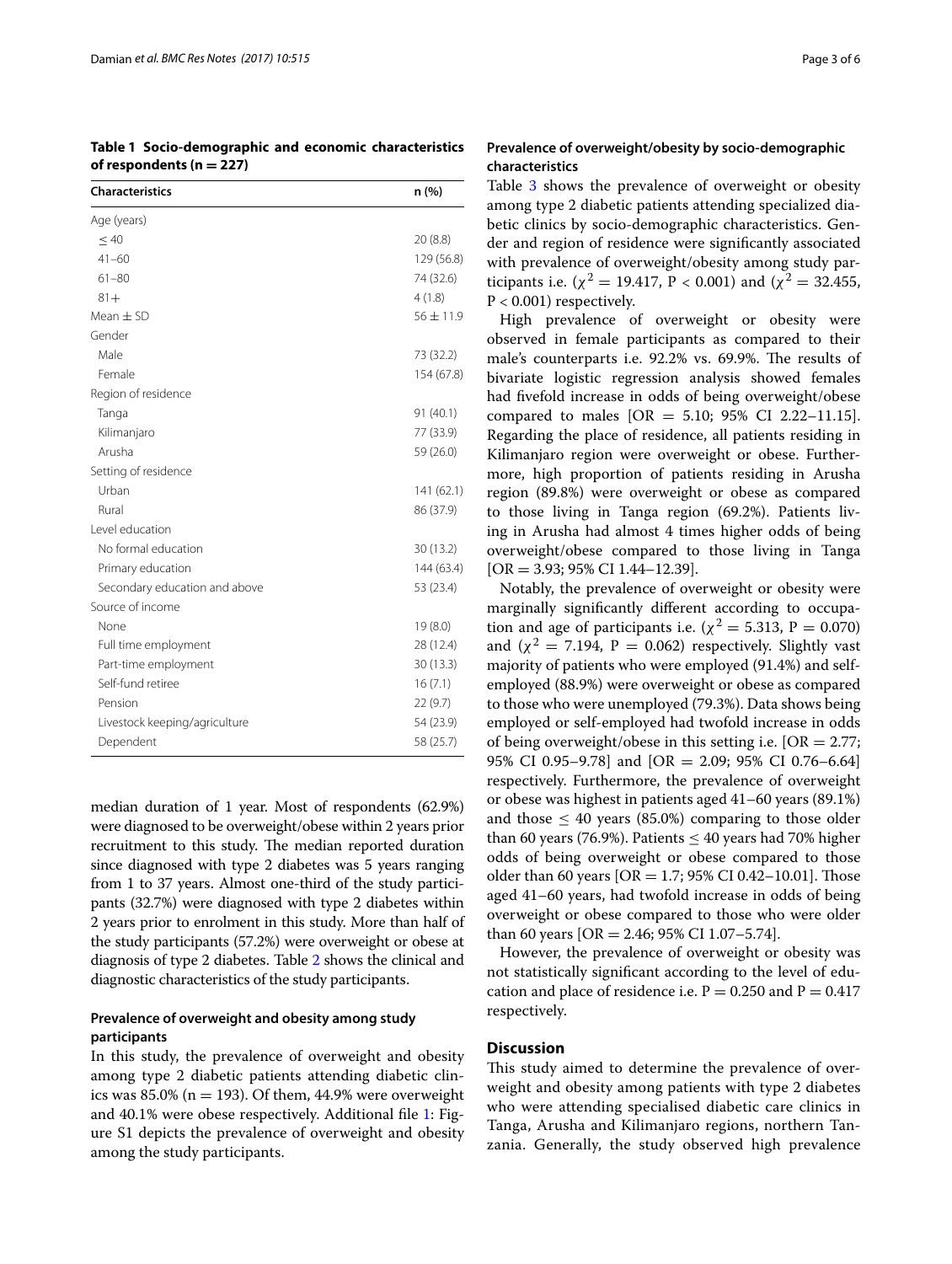<span id="page-3-0"></span>**Table 2 Clinical and diagnostic characteristics of the study participants (n = 227)**

| <b>Characteristics</b>                                                 | n(%)           |
|------------------------------------------------------------------------|----------------|
| Duration since diagnosed with overweight/obesity ( $n = 170$ ) (years) |                |
| $\leq 2$                                                               | 107 (62.9)     |
| $3 - 5$                                                                | 25 (17.7)      |
| $6 - 10$                                                               | 28 (16.5)      |
| $11 +$                                                                 | 10(5.9)        |
| Median (range), years                                                  | $1(0.25 - 33)$ |
| Duration since diagnosed with type 2 diabetes ( $n = 153$ ) (years)    |                |
| $\leq$ 2                                                               | 50 (32.7)      |
| $3 - 5$                                                                | 37 (24.2)      |
| $6 - 10$                                                               | 38 (24.8)      |
| $11 +$                                                                 | 28 (18.3)      |
| Median (range), years                                                  | $5(1-37)$      |
| BMI at diagnosis of type 2 diabetes ( $kg/m2$ )                        |                |
| < 18.5                                                                 | 7(3.1)         |
| $18.5 - 24.9$                                                          | 27 (11.9)      |
| $25 - 29.9$                                                            | 63 (27.8)      |
| > 30                                                                   | 64 (28.2)      |
| Unknown                                                                | 66 (29.0)      |

(85.0%) of overweight/obesity among type 2 diabetic patients who were attending care clinics in these setting. This finding is in line with those reported from both population and facility-based studies conducted in Saudi Arabia [\[15](#page-4-14), [19,](#page-4-15) [20\]](#page-4-16), United States [[21\]](#page-4-17), United Kingdom  $[14]$  $[14]$ , Nepal  $[22]$  $[22]$ , Iran  $[23]$  $[23]$ , Yemen  $[16]$  $[16]$  and Ghana [\[17](#page-4-11)]. High prevalence of overweight and obesity in this setting might be explained by the urbanisation, globalisation of food production and marketing, adoption of western culture and development of infrastructure that enhances little physical activities to our patients. Furthermore, limited policies on nutrition and regulations on marketing in the country might expose people unnecessarily to unhealthy feeding. Despite attending diabetic care clinic, there is limited self-management education ofered by the health care workers mainly due to patient's workload, staf shortage, and incomplete implementation of diabetes and NCDs strategic plans  $[11]$  $[11]$ . This might contribute to the observed high prevalence of overweight or obesity in this study population in our setting.

In this study we have observed a signifcant gender diference in the prevalence of overweight and obesity. There was high prevalence of overweight and obesity in females than males i.e. 92.2% vs. 69.9%. These results are in accord with earlier studies both prospective and retrospective which were conducted in both general population and facility-based among patients with type 2

<span id="page-3-1"></span>

|  | Table 3 Prevalence of overweight and obesity according |  |  |
|--|--------------------------------------------------------|--|--|
|  | to socio-demographic characteristics ( $n = 227$ )     |  |  |

| <b>Characteristics</b> | <b>Total</b><br>N | Overweight/obe-<br>sity<br>N(% |            | OR           | 95% CI         |
|------------------------|-------------------|--------------------------------|------------|--------------|----------------|
|                        |                   | No                             | Yes        |              |                |
| Age group (years)      |                   |                                |            |              |                |
| < 40                   | 20                | 3(15.0)                        | 17(85.0)   | 1.70         | $0.42 - 10.01$ |
| $41 - 60$              | 129               | 14 (10.9)                      | 115 (89.1) | 2.46         | $1.07 - 5.74$  |
| $61 +$                 | 78                | 18 (23.1)                      | 60 (76.9)  | $\mathbf{1}$ |                |
| Gender ( $n = 227$ )   |                   |                                |            |              |                |
| Male                   | 73                | 22(30.1)                       | 51 (69.9)  | $\mathbf{1}$ |                |
| Female                 | 154               | 12(7.8)                        | 142 (92.2) | 5.10         | $2.22 - 11.15$ |
| Region of residence    |                   |                                |            |              |                |
| Tanga                  | 91                | 28 (30.8)                      | 63 (69.2)  | $\mathbf{1}$ |                |
| Kilimanjaro            | 77                | (0.0)                          | 77 (100.0) | <b>NC</b>    |                |
| Arusha                 | 59                | 6(10.2)                        | 53 (89.8)  | 3.93         | 1.44-12.39     |
| Setting of residence   |                   |                                |            |              |                |
| Urban                  | 141               | 19(13.5)                       | 122 (86.5) | 1.36         | $0.59 - 3.01$  |
| Rural                  | 86                | 15(17.4)                       | 71 (82.6)  | 1            |                |
| Level education        |                   |                                |            |              |                |
| No formal education    | 30                | 4(13.3)                        | 26(86.7)   | 1.90         | $0.50 - 8.90$  |
| Primary education      | 144               | 19 (13.2)                      | 125 (86.8) | 1.93         | $0.78 - 4.59$  |
| Secondary              | 43                | 12(22.7)                       | 41 (77.3)  | 1            |                |
| Occupation             |                   |                                |            |              |                |
| Unemployed             | 115               | 24 (20.7)                      | 92 (79.3)  | 1            |                |
| Employed               | 58                | 5(8.6)                         | 53 (91.4)  | 2.77         | $0.95 - 9.78$  |
| Self employed          | 54                | 6(11.1)                        | 48 (88.9)  | 2.09         | $0.76 - 6.64$  |
| Total                  | 227               | 34 (15.0)                      | 193 (85.0) |              |                |

*NC* not calculated

diabetes [[15](#page-4-14), [19](#page-4-15), [20](#page-4-16), [24](#page-5-1)[–28](#page-5-2)]. A possible reason for this diference might be physiological changes, genetic makeup, unhealthy eating behaviours and individual lifestyles among women. However, there might be other possible explanations for this diference.

Another important fnding observed in this study was a signifcant diference in the prevalence of overweight and obesity by the place of residence. All patients enrolled in this study who were residing in Kilimanjaro region were overweight or obese. A possible explanation for these results may be enrolments of patients in the tertiary facility (KCMC). We hypothesize that, most of patients who attend care in a referral/tertiary facility (KCMC) to be in a critical condition or with poor prognosis.

At diagnosis, 56.0% of patients reported to be overweight or obese. The increase in proportion  $(29.0\%)$  of patients who were overweight or obese in this study (change from diagnosis to enrolment) suggests lack of proper diabetic care and monitoring in the local setting.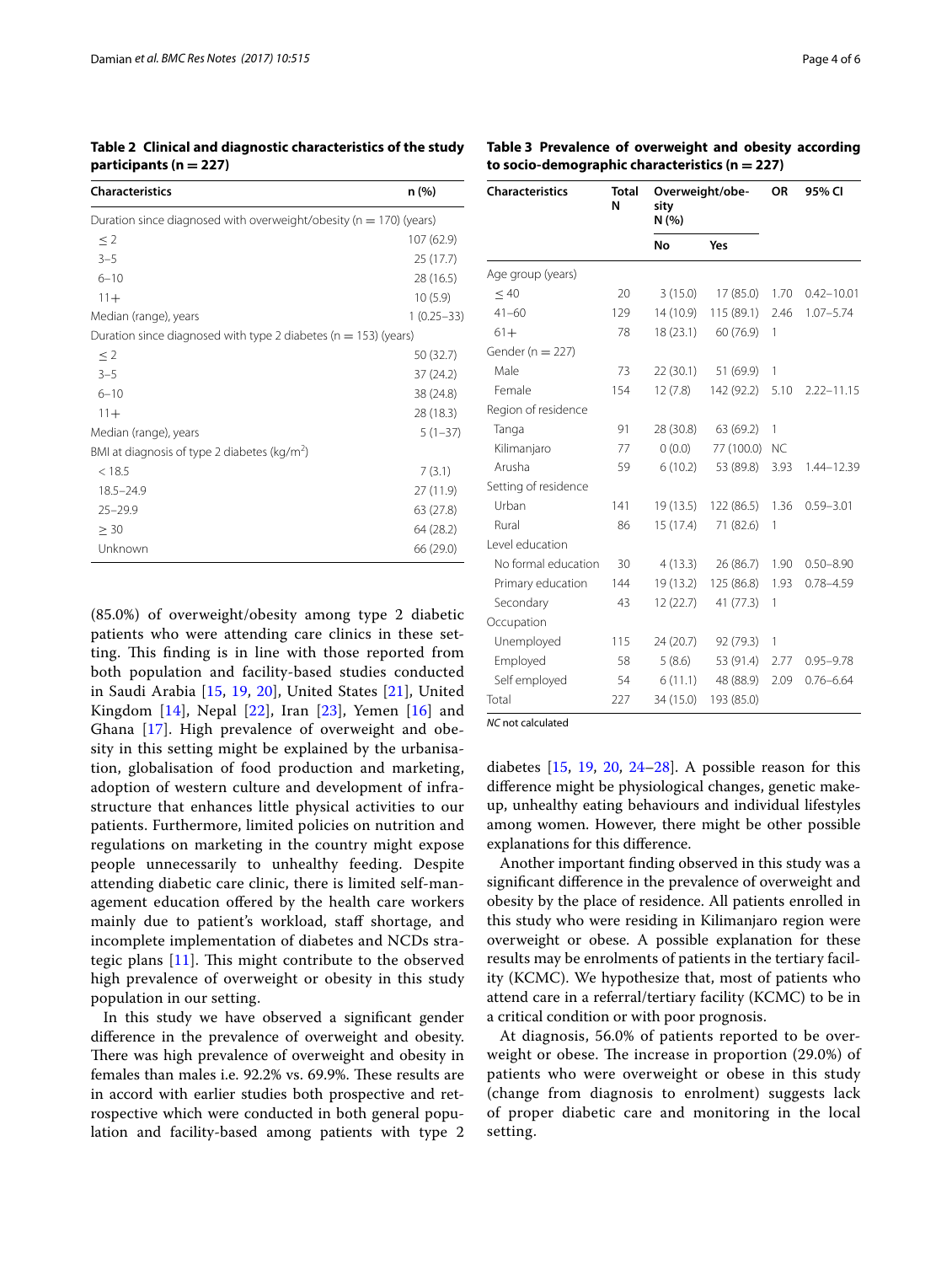## **Limitation**

The findings from this study might not be representative to all type 2 diabetes patients attending care clinics as we have not included those diagnosed from the primary care facilities but didn't attend the specialised care clinics.

## **Additional fle**

<span id="page-4-13"></span>**[Additional fle 1: Figure S1.](https://doi.org/10.1186/s13104-017-2861-9)** The prevalence of overweight and obesity among study participants ( $n = 227$ ).

#### **Abbreviations**

BMI: body mass index; GSF: Good Samaritan Foundation; KCMC: Kilimanjaro Christian Medical Centre; KCMUCo: Kilimanjaro Christian Medical University College; NCDs: non-communicable diseases; RMOs: regional medical officers.

#### **Authors' contributions**

KK, DJD and IL conceptualized and designed the study. All authors developed the data collection instruments. KK, IL and DJD moderated the FGDs and supervised data management. IL, KK, MG, DJD and RK participated in data collection and involved in frst draft of the manuscript. DJD analysed data. DJD and KK interpreted the results. All authors contributed to the fnal manuscript. All authors read and approved the fnal manuscript.

#### **Author details**

Kilimanjaro Christian Medical University College, P. O. Box 2240, Moshi, Tanzania. <sup>2</sup> Department of Community Medicine, Kilimanjaro Christian Medical Centre, P. O. Box 3010, Moshi, Tanzania. <sup>3</sup> Institute of Public Health, Kilimanjaro Christian Medical University College, Moshi, Tanzania.

#### **Acknowledgements**

The authors thank the study participants for their participation in this study. Furthermore, special thanks go to the Regional Medical Officers, Medical Officers, Executive Director and clinics in-charges in Bombo hospital, Mt. Meru hospital and KCMC for permission to conduct the study in their facilities. Lastly, we appreciate the efforts and time devoted by the research assistants during data collection period.

#### **Competing interests**

The authors declare that they have no competing interests.

#### **Availability of data and materials**

Data for this study will be made available upon reasonable request to the corresponding author with some limitations due to ongoing further analysis.

#### **Consent for publication**

Not applicable.

#### **Ethics approval and consent to participate**

Ethical approval was obtained from the Kilimanjaro Christian Medical University College (KCMUCo) Ethical Review Committee. Permissions to conduct this study was obtained from Regional Medical Officers in the respective regions. Furthermore, permissions were obtained from the Executive Director and Medical Officers In-charges of the respective facilities. Written informed consents were obtained from all participants. To ensure privacy and confdentiality, no names were used instead participants were assigned unique identifers. Data were stored in password-protected fles.

### **Funding**

This project was made possible by the Mentored Research Program (MTRP) in collaboration with the HRSA-funded KCMC MEPI Grant # T84HA21123-02; US National Institutes of Health.

## **Publisher's Note**

Springer Nature remains neutral with regard to jurisdictional claims in published maps and institutional afliations.

Received: 30 March 2017 Accepted: 24 October 2017 Published online: 26 October 2017

#### **References**

- <span id="page-4-0"></span>1. World Health Organization. Global Health Estimates 2015: deaths by cause, age, sex, by country and by region, 2000–2015; 2016.[http://www.](http://www.who.int/healthinfo/global_burden_disease/estimates/en/index1.html) [who.int/healthinfo/global\\_burden\\_disease/estimates/en/index1.html.](http://www.who.int/healthinfo/global_burden_disease/estimates/en/index1.html) Accessed 22 Mar 2016.
- <span id="page-4-1"></span>2. World Health Organization. Global Status Report on Noncommunicable Diseases 2014. Geneva. 2014. [http://www.who.int/nmh/publications/](http://www.who.int/nmh/publications/ncd-status-report-2014/en/) [ncd-status-report-2014/en/.](http://www.who.int/nmh/publications/ncd-status-report-2014/en/) Accessed 14 Dec 2016.
- <span id="page-4-2"></span>3. Pinkney J. Prevention and cure of type 2 diabetes. BMJ. 2002;325(7358):232–3.
- 4. UK Prospective Diabetes Study. UK Prospective Diabetes Study. V. Characteristics of newly presenting type 2 diabetic patients: estimated insulin sensitivity and islet 4-cell function. Multi-centre study. Diabet Med. 1998;5(5):444–8.
- 5. Abdullah A, Peeters A, de Courten M, Stoelwinder J. The magnitude of association between overweight and obesity and the risk of diabetes: a meta-analysis of prospective cohort studies. Diabetes Res Clin Pract. 2010;89(3):309–19.
- <span id="page-4-3"></span>6. Hossain P, Kawar B, El Nahas M. Obesity and diabetes in the developing world–a growing challenge. N Engl J Med. 2007;356(3):213–5.
- <span id="page-4-4"></span>7. Racette SB, Deusinger SS, Deusinger RH. Obesity: overview of prevalence, etiology, and treatment. Phys Ther. 2003;83(3):276–88.
- 8. Lyznicki JM, Young DC, Riggs JA, Davis RM. Obesity: assessment and management in primary care. Am Fam Physician. 2001;63(11):2185–96.
- <span id="page-4-5"></span>9. Han TS, Feskens EJ, Lean ME, Seidell JC. Associations of body composition with type 2 diabetes mellitus. Diabet Med. 1998;15(2):129–35.
- <span id="page-4-6"></span>10. Anderson JW, Kendall CWC, Jenkins DJA. Importance of weight management in type 2 diabetes: review with meta-analysis of clinical studies. J Am Coll Nutr. 2003;22(5):331–9.
- <span id="page-4-7"></span>11. International Diabetes Federation. Global diabetes scorecard: tracking progress for action.<http://www.idf.org/global-diabetes-scorecard>(2014). Accessed 22 Mar 2016.
- <span id="page-4-8"></span>12. Henry RR, Wallace P, Olefsky JM. Efects of weight loss on mechanisms of hyperglycemia in obese non-insulin-dependent diabetes mellitus. Diabetes. 1986;35(9):990–8.
- <span id="page-4-9"></span>13. Jung RT. Obesity as a disease. Br Med Bull. 1997;53(2):307–21.
- <span id="page-4-10"></span>14. Daousi C, Casson IF, Gill GV, MacFarlane IA, Wilding JPH, Pinkney JH. Prevalence of obesity in type 2 diabetes in secondary care: association with cardiovascular risk factors. Postgrad Med J. 2006;82(966):280–4.
- <span id="page-4-14"></span>15. Mugharbel KM, Al-Mansouri MA. Prevalence of obesity among type 2 diabetic patients in Al-khobar primary health care centers. J Family Community Med. 2003;10(2):49–53.
- <span id="page-4-19"></span>16. Al-sharaf BA, Gunaid AA. Prevalence of obesity in patients with type 2 diabetes mellitus in Yemen. Int J Endocrinol Metab. 2014;12(2):1–5.
- <span id="page-4-11"></span>17. Obirikorang Y, Obirikorang C, Anto EO, et al. Knowledge and lifestyleassociated prevalence of obesity among newly diagnosed type II diabetes mellitus patients attending diabetic clinic at Komfo Anokye Teaching Hospital, Kumasi, Ghana: a hospital-based cross-sectional study. J Clin Oncol. 2014;6(2–3):276–82.
- <span id="page-4-12"></span>18. National Bureau of Statistics, Office of Chief Government Statistician. Tanzania Population and Housing Census 2012. Dar es Salaam, Tanzania. [http://www.tzdpg.or.tz/fleadmin/documents/dpg\\_internal/dpg\\_work](http://www.tzdpg.or.tz/fileadmin/documents/dpg_internal/dpg_working_groups_clusters/cluster_2/water/WSDP/Background_information/2012_Census_General_Report.pdf)[ing\\_groups\\_clusters/cluster\\_2/water/WSDP/Background\\_informa](http://www.tzdpg.or.tz/fileadmin/documents/dpg_internal/dpg_working_groups_clusters/cluster_2/water/WSDP/Background_information/2012_Census_General_Report.pdf)[tion/2012\\_Census\\_General\\_Report.pdf](http://www.tzdpg.or.tz/fileadmin/documents/dpg_internal/dpg_working_groups_clusters/cluster_2/water/WSDP/Background_information/2012_Census_General_Report.pdf) (2013). Accessed 22 Mar 2016.
- <span id="page-4-15"></span>19. Abed Bakhotmah B. Prevalence of obesity among type 2 diabetic patients: non-smokers housewives are the most afected in Jeddah, Saudi Arabia. Open J Endocr Metab Dis. 2013;3(1):25–30.
- <span id="page-4-16"></span>20. Alqurashi K, Aljabri K, Bokhari S. Prevalence of diabetes mellitus in a Saudi community. Ann Saudi Med. 2011;31(1):19.
- <span id="page-4-17"></span>21. Hillier TA, Pedula KL. Characteristics of an adult population with newly diagnosed type 2 diabetes: the relation of obesity and age of onset. Diabetes Care. 2001;24(9):1522–7.
- <span id="page-4-18"></span>22. Basukala A, Sharma M, Pandeya A. Prevalence of overweight and obesity among patients with type 2 diabetes mellitus in Kathmandu. Sky J o